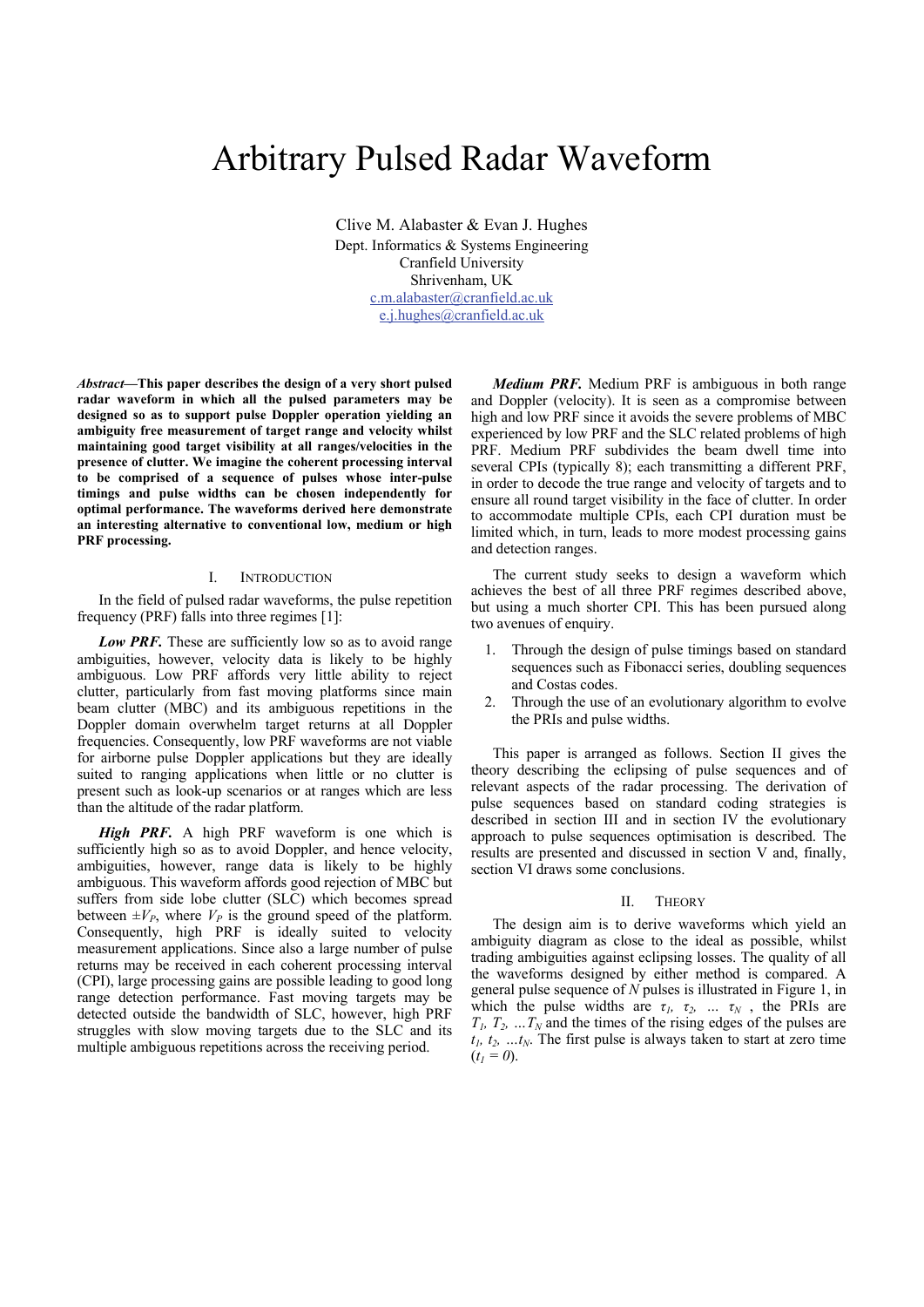

Figure 2: Range bins chosen for correlation at time offset  $t_r$  and corresponding target returns for an example 5-pulse waveform.

 $_{\overline{\mathbf{t}}}$ 'l  $\begin{bmatrix} \rule{0pt}{2ex} \rule{0pt}{2ex} \rule{0pt}{2ex} \rule{0pt}{2ex} \rule{0pt}{2ex} \rule{0pt}{2ex} \rule{0pt}{2ex} \rule{0pt}{2ex} \rule{0pt}{2ex} \rule{0pt}{2ex} \rule{0pt}{2ex} \rule{0pt}{2ex} \rule{0pt}{2ex} \rule{0pt}{2ex} \rule{0pt}{2ex} \rule{0pt}{2ex} \rule{0pt}{2ex} \rule{0pt}{2ex} \rule{0pt}{2ex} \rule{0pt}{2ex} \rule{0pt}{2ex} \rule{0pt}{2ex} \$ 

The individual PRIs may be chosen to be ambiguous in range or velocity, however to guarantee that the furthest target of interest has been illuminated by all of the pulses, the last PRI of the pulse sequence determines the maximum unambiguous range, i.e.:

$$
R_{mu} = \frac{cT_N}{2} \tag{1}
$$

Although the individual pulse timings could be adjusted independently, for this study we have considered a case where the individual pulses are modulated and then compressed on reception. Once pulse compression has been applied, a Discrete Fourier Transform (DFT) is then applied to extract the range and velocity of any targets present in the scene.

# *A. DFT Processing*

r

Target extraction is performed by correlating the transmitted pulse train with the received echo data at each possible range offset of interest as shown in Figure 2. If each pulse has a different length and modulation scheme (e.g. some pulses may use a linear frequency sweep for compression, others may be phase coded) then the correlation process may be applied in its full form and both pulse compression and ambiguity resolution may be achieved in a single processing step. If the pulses are all the same length and have the same modulation, conventional pulse compression may be applied first, reducing the processing required for the pulse-train correlation step as only the range-bins where pulses are expected need to be included in the correlation process.

Once the initial pulse train correlation has been performed, the pulse train is Doppler shifted and the correlation process repeated, now extracting targets moving at the intended Doppler velocity. Thus an entire range/Doppler map may be formed and the targets subsequently detected. Alternatively, the range cells may be offset by each of the PRIs and 'stacked' and Finite Impulse Response (FIR) filtering applied as used in classic Moving Target Indication (MTI) systems [5].

The DFT process of pulse-compressed returns may be described as in (2)

$$
r_{R,\nu} = \left| \sum_{m=1}^{N} E(t_m + \frac{2R}{c}) \exp\left( j2\pi f_0 \left( 1 + \frac{2\nu}{c} \right) \right) \right|,
$$
 (2)



Figure 3: Generation of Eclipsing profile for example 5-pulse waveform.

where  $r_{R,\nu}$  is the magnitude of the complex integrated output corresponding to  $R$  at velocity  $v$ ,  $E(t)$  is the complex echo voltage at time *t* after pulse compression,  $t_m$  is the transmission time of pulse  $m$ ,  $c$  is the speed of propagation and  $f_0$  is the transmission frequency. Note that (2) copes with unequal time sampling given by the values of  $t_m$  used by the code (as opposed to standard DFT techniques which assume a fixed PRI).

#### *B. Eclipsing*

The number of pulses eclipsed at any range *R* may be calculated as in (3), where  $n_R$  is the number of pulses eclipsed at range  $R$ ,  $t_m$  and  $t_k$  are pulse transmission start times of the  $N$ pulses,  $\tau_k$  is the length of pulse *k* and *c* is the speed of propagation. The summations are a summation of Boolean values, given the logical outcome of the inner expression. The summation process is shown graphically in Figure 3.

$$
n_R = \sum_{k=1}^{N-1} \sum_{m=k}^{N} \left( (t_m - t_k) \le \frac{2R}{c} \le (t_m - t_k + \tau_k) \right)
$$
(3)

In order to minimise eclipsing, the timing of any of the received pulses must not coincide with the transmission of pulses in the sequence. Thus:

$$
t_r(k) = t(k) + t_d \quad , \tag{4}
$$

in which  $t_r(k)$  is the reception time of the  $k^{th}$  pulse and  $t_d$  is the range delay. The timing of the  $k<sup>th</sup>$  transmitted pulse is given by the sum of all previous PRIs:

$$
t(k) = \sum_{m=1}^{k-1} T_m , \qquad (5)
$$

giving 
$$
t_r(k) = \sum_{m=1}^{k-1} T_m + t_d
$$
. (6)

An unavoidable condition which definitely results in one of the received pulses coinciding with one of the transmitted pulses is when  $t_d = t(k)$ , for any  $k = 1, 2, ...N$ . The objective is to deduce pulse timings for which no other received pulses coincide with transmitted pulses for any other values of  $t_d$  (or at least as few coincidences as possible are incurred).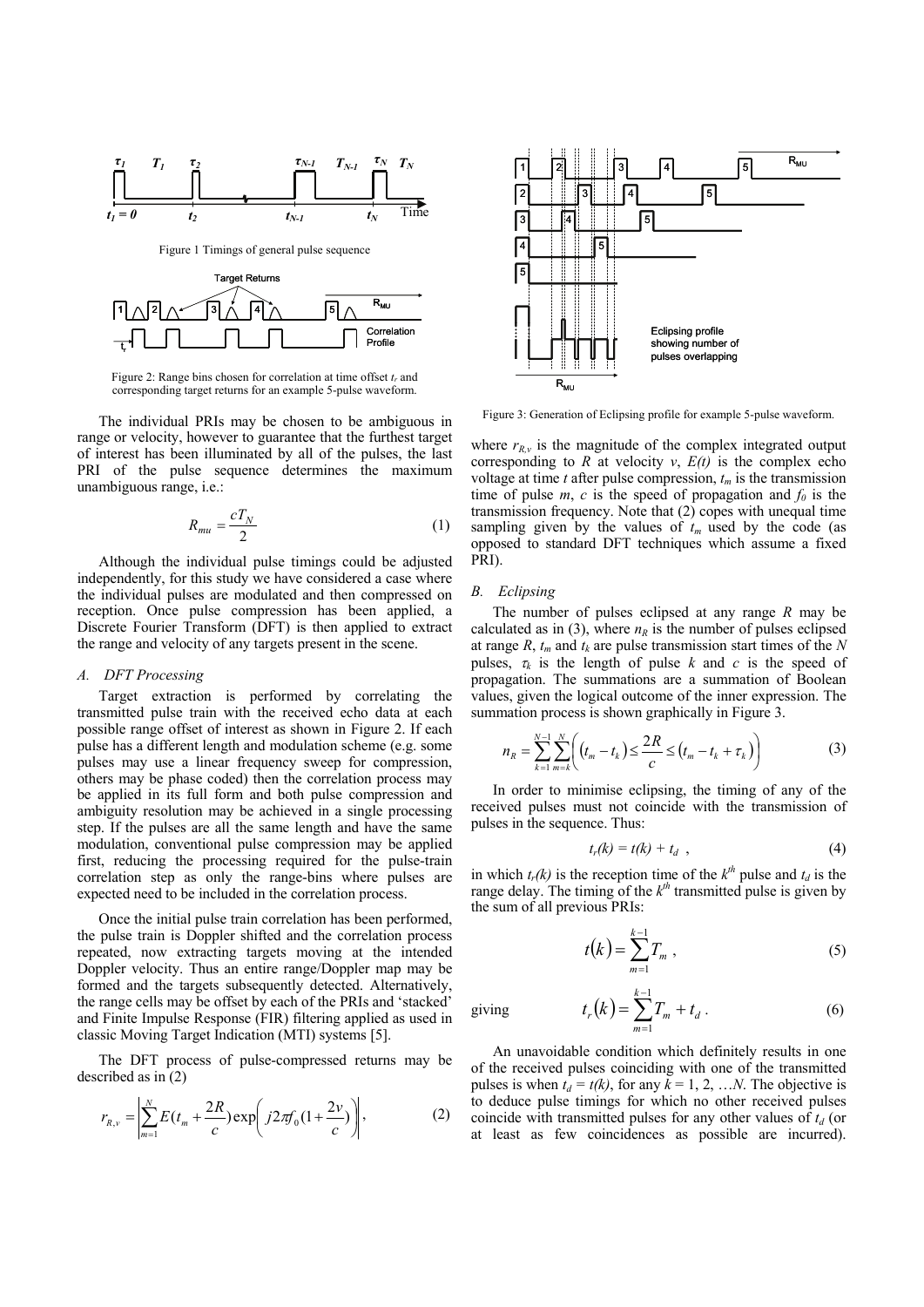Coincidences *will* occur when  $t_d = t(k)$  but are not confined to just these cases. In other words, one wishes to ensure:

$$
t_r(k') \neq t(k),\tag{7}
$$

where  $k' = 2, 3, \dots 8$  and  $k = 1, 2, \dots 8$ 

Note, this only guarantees the absence of large eclipsing losses for the case of  $t_d = t(k)$ , no such guarantee be made for other values of  $t_d$ .

The condition in (7) is met when the time of one transmitted pulse plus the time of another transmitted pulse does not equal the time of yet another transmitted pulse, i.e.:

$$
t_r(k') = t(k') + t(k'') \neq t(k)
$$
 (8)

where  $k^{\textit{th}} = 2, 3, \ldots, 8$  and  $k^{\textit{th}}$  is not necessarily equal to  $k^{\textit{th}}$ . The inequality of (8) can be assured if:

$$
t(k) > t(k-1) + t(k-2)
$$
 (9)

From  $(5)$ , this requires:

$$
\sum_{m=1}^{k-1} T_m > \sum_{m=1}^{k-2} T_m + \sum_{m=1}^{k-3} T_m \tag{10}
$$

The conditions defined by (8) to (10) must also include a margin of inequality to allow for the transmitted pulse width. The constraint given by (9) may be met by a sequence of pulse timings based on a Fibonacci series. Furthermore, the constraint described by (8) may also be met for other timing sequences such as successive doubling and Costas codes.

A similar analysis can be offered for the minimisation of velocity blindness by inverting timings into the (Doppler) frequency space. Now, the margin of inequality must allow for the bandwidth of the MBC rejection filter.

## III. PULSE TIMINGS BASED ON STANDARD SEQUENCES

# *A. Design Goal*

Initially, the design of pulse timings has been investigated for the minimisation of eclipsing losses. Pulse sequences have been designed by selecting pulse repetition intervals (PRI = 1/PRF) according to various coding strategies. The eclipsing losses of any pulse sequence can be quantified in terms of the worst case eclipsing loss  $(L_E)$  or its worst case range visibility  $(P_R = I - L_E)$  and the total range blindness (which is the aggregated eclipsing loss for all ranges) and is equal to the total duty ratio (i.e. the ratio of the sum of all pulse widths to the sum of all the PRIs).

#### *B. Fibonacci Series*

A nine pulse sequence has been derived  $(N = 9)$  for a common pulse width of  $7\mu s$  ( $\tau_1 = \tau_2 = ... \tau_N = 7\mu s$ ) and with pulse timings based on a Fibonacci series. Strictly, a Fibonacci series is defined as:

$$
F_K = F_{K-1} + F_{K-2} \,, \tag{9}
$$

in which the first two terms in the series are set to unity, i.e.:

$$
F_1 = F_2 = I.
$$

In this work, a slight adaptation is made in which the pulse timings are derived from:

$$
t_M = t_{M-1} + t_{M-2} + \tau \ . \tag{10}
$$

The addition of  $\tau$  onto the sequence minimises eclipsing by staggering each PRI by an additional pulse width. The choice of the first two PRIs is somewhat arbitrary and the last PRI is determined by the required unambiguous range (100km is used). It was further assumed that a maximum duty ratio of 10% would be a practical limit and so the lowest PRI (always  $T_1$ ) would be set to the limit of 70μs.  $T_2$  was somewhat arbitrarily set to:

$$
T_2=2T_1+3\tau.
$$

The full sequence is:

*T1,….9 =* 70, 161, 77, 238, 315, 553, 868, 1421, 667 *μs*

## *C. Successive Doubling Series*

Previously, the condition given by (8) could be satisfied by (9), which gave rise to pulse timings based on a Fibonacci series. However, this assumes that  $k^{\prime} = k-1$  and  $k^{\prime\prime} = k-2$  and is therefore only valid when  $k' \neq k''$ . In some cases  $k' = k''$ . To cater for this eventuality requires that:

$$
t(k) > t(k-1) + t(k-1)
$$
  
i.e.: 
$$
t(k) > 2 \cdot t(k-1)
$$
 (11)

Timings derived on the basis of (11) express a successive doubling sequence in which the choice of the first PRI (but not the second one) is arbitrary and the margin of inequality must once more allow for the transmitted pulse width.

A nine-pulse sequence has been derived  $(N = 9)$  for a common pulse width of  $7\mu s$  ( $\tau_1 = \tau_2 = ... \tau_N = 7\mu s$ ) and with pulse timings based on:

$$
t(k) = 2 \cdot t(k-1) + 15 \mu s \tag{12}
$$

in which the 15μs accommodates the transmitted pulse width of 7μs plus an additional 8μs range blindness margin. The initial choice of the first PRI is,  $T_1 = 100$  μs. The full sequence is given by (again assuming  $R_{\text{mu}}$ =100km):

$$
T_{1,\dots,9} = 100, 115, 230, 460, 920, 1840, 1680, 7360, 667 \,\mu s
$$

## *D. Costas Coded Series*

The unique properties of Costas codes make them popular in secure frequency hopping sequences. Costas codes also boast low time side lobes and ambiguities. In the context of frequency coding, a Costas code is defined as [2]:

$$
f_{k+i} - f_k \neq f_{j+i} - f_j, \qquad (13)
$$

in which *k, j* and *i* are all positive integers. This defines frequencies such that the difference between a pair in the sequence separated by any number, *i*, is not equal to the difference between any other pair separated by the same number, *i*, in the sequence. Pulse timings derived on the basis of (13) would appear to meet the eclipsing conditions of (8).

The following PRIs of an eleven pulse sequence (first 10 PRIs are based on Costas code) adhere to a Costas code: 140,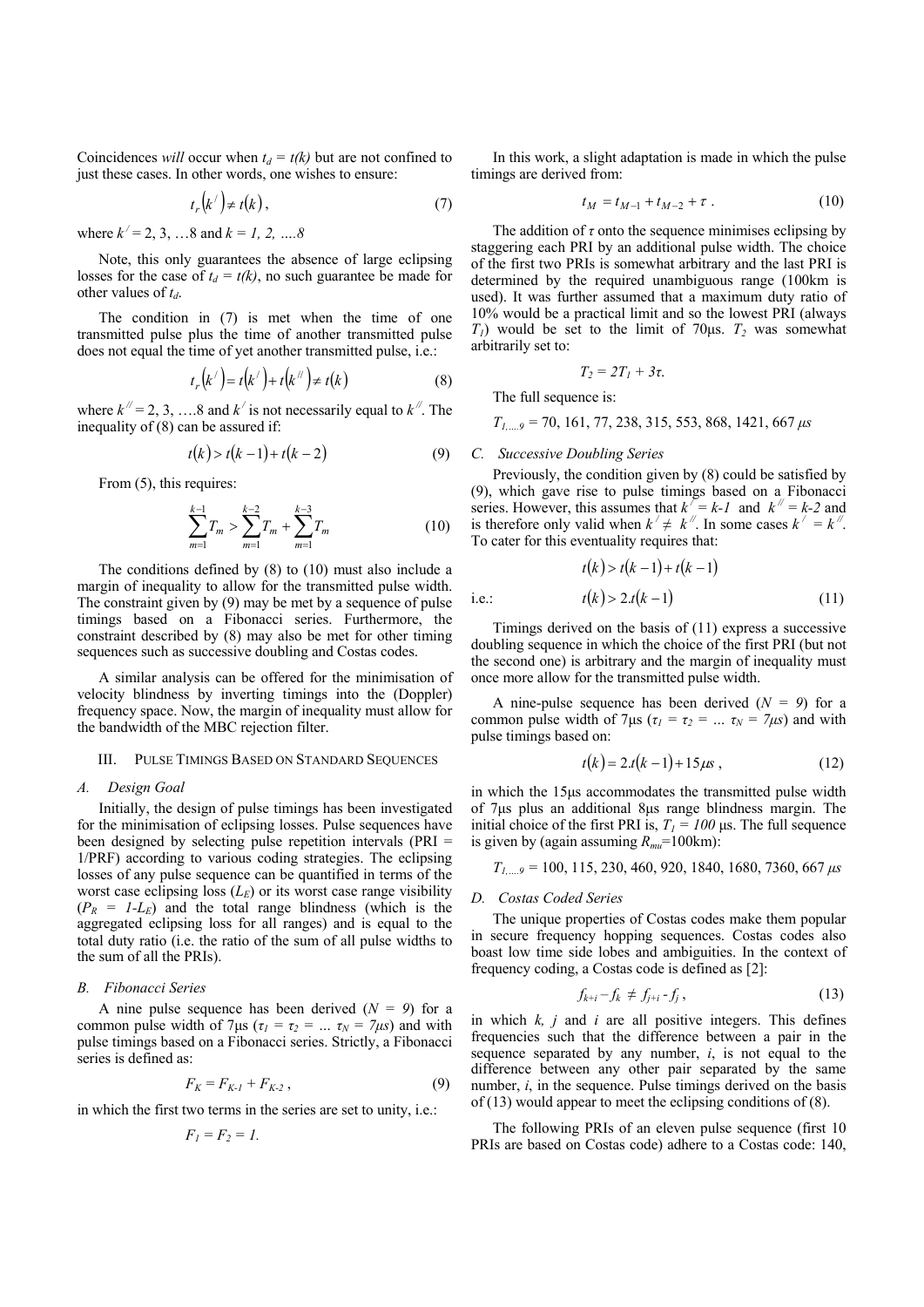280, 560, 350, 700, 630, 490, 210, 420, 70, 667 μs. The transmitted pulse width was fixed at 7μs.

# IV. PULSE TIMINGS IDENTIFIED USING EVOLUTIONARY ALGORITHMS

# *A. Previous Medium PRF Solutions*

Previous work [1] has sought to optimise the values of PRFs in a 3 of 8 medium PRF (MPRF) schedule for minimal range/velocity blindness in the presence of clutter. A near optimal solution was found to be  $PRI = 63.11, 69.97, 77.07$ . 81.31, 90.06, 99.90, 109.75 and 119.00 μs for a fixed transmitted pulse width of 7μs. Although for MPRF use, each PRI would be used with a burst of pulses, the timings themselves have been tested for use with a 9-pulse system, where a last PRI of 667 μs has been added to ensure *Rmu*=100km.

# *B. Evolutionary Optimisation of Waveform*

As previous work [1] had indicated that Evolutionary approaches are capable of identifying good solutions to the highly combinatorial problems of PRI optimisation, an evolutionary approach was developed for the optimisation of the arbitrary waveforms.

Evolutionary Algorithms (EAs) are optimisers which use an approach inspired by the natural phenomenon of biological evolution [3] and directly exploit the Darwinian concept of `survival of the fittest' where the best specimens of a species live long and produce many offspring while the weaker members of the population die young and have few or no offspring. Successive generations tend to become dominated by the best features from previous generations.

In the context of mathematical optimisation, each member of a population is a potential solution to the optimisation problem, which in this paper is a receiver search strategy. The `fitness' (quality) of each population member is measured by an `objective function', which in this paper is to minimise the velocity ambiguity of the waveform whilst also limiting the effects of range eclipsing and also minimising the total dwell time required from the waveform.

EA optimisation is an iterative process with each iteration representing one `generation'. Each generation should comprise members that are generally fitter than their predecessors as a result of selective breeding and replacement. As the population becomes fitter as a whole, the individual members will begin to appear very similar to one another until the population eventually converges to an optimal solution.

We found that the best results were obtained using an `Evolutionary Programme' (EP) [3]. In the terminology of the EP, each population member is called a `chromosome' which comprises a number of individual `genes'. In this paper, a chromosome represents the PRI sequence of a transmitted waveform and each gene represents a PRI in  $\mu$ s. The optimisation process performed by the EP is described by [4]

- 1. Generate an initial population of random chromosomes,
- 2. evaluate the fitness of each member of the population,
- 3. select a subset of the population to be allowed to `reproduce',
- 4. combine the selected subset of `parents' into `offspring',
- 5. introduce some `mutations' (changes) into the new offspring,
- 6. select the best P solutions from the sorted set of the parents and offspring.
- 7. repeat from step 2 for a given number of generations.

The evolutionary process was set to search for waveforms for a radar with a carrier of 10GHz,  $R_{mu}$ =100km, range resolution of 75m, compression ratio of 14 and velocity space of interest of  $\pm 500$ ms<sup>-1</sup>. The chromosome structure used consists of N-1 genes, each gene being a PRI value ranging from 15µs (determined by being velocity unambiguous) to 667µs (determined by PRI being range unambiguous). Each gene was constrained to be rounded to a 1/10 µs value.

The evolutionary programme used a working population of 50 chromosomes and ran for 200 generations. The offspring were created by creating a copy of each parent chromosome in turn and then crossing over  $5\%$  of the genes with genes from another chromosome chosen at random from the parent population; which genes were swapped was chosen at random. The offspring chromosome was then altered through mutation where 20% of the gene values were perturbed by a small random value which was generated from a Gaussian distribution.

The Evolutionary algorithm was allowed to choose PRI values between 15µs (velocity unambiguous) and 667µs (range unambiguous). The EA was run 5 times and although on each run the solutions differed (suggesting the results are good local optima and not necessarily the global-optimum solution), they were of similar performance. The optimised PRI set analysed in this paper is 185.6, 335.8, 295.6, 102.6, 133.4, 26.7, 53.5, 362.7 and 666.7μs.

# V. RESULTS AND DISCUSSION

#### *A. Method of Analysis*

The waveforms have all been assessed based on the total dwell time required, the pattern of eclipsing in range and the overall ambiguity diagram. If DFT processing is applied as in (2), the ambiguity diagram may be formed as the product of the magnitude of the DFT profile in range for a zero velocity target, multiplied by the magnitude of the DFT profile in velocity for a zero range target. The resulting matrix may now be scaled by the maximum peak value in the matrix (i.e. the central peak) and provides the ambiguity diagram. For clarity, the range and velocity 'slices' are presented. All of the waveforms have been analysed over a range of 100km and a velocity space of ±500m/s.

#### *B. Fibonacci Series*

The timings based on the Fibonacci series result in a 9 pulse sequence of length 4370μs and a total duty ratio of 1.44%. Over the interval from zero to  $R_{mu}$ , this pulse sequence gives rise to a worst case eclipsing of just 2 pulses i.e. a loss factor of  $L_E = (9-2)/9 = 0.79$  (-1.2dB), which is incurred at three specific ranges: 35.70km, 47.25km and 82.95km, see Figure 4 (top).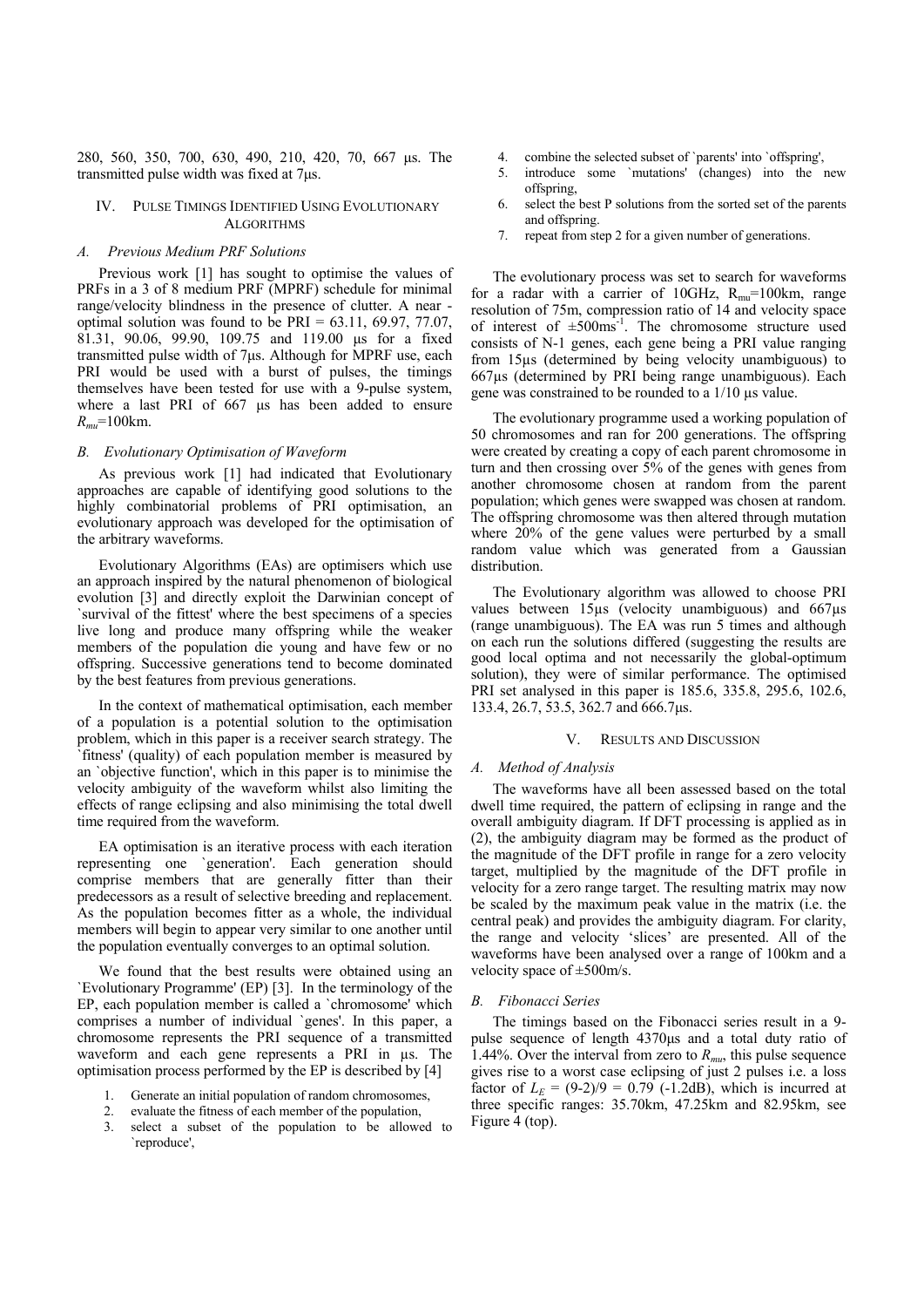

Figure 4: Results of Fibonacci Series Pulse Sequences Top: Eclipsing Profile, Middle: Range Ambiguity Profile, Bottom: Velocity Ambiguity Profile

These ranges do not coincide with  $t_d = t(k)$ , although it may yet be possible to derive a pulse sequence resulting in a worst case eclipsing of just one pulse for a different initial choice of  $T_1$  and  $T_2$ . The range ambiguity diagram, Figure 4 (middle) has peak side lobes of 2/9 whereas the velocity ambiguity diagram, Figure 4 (bottom) has multiple high level side lobes.

# *C. Successive Doubling Sequence*

A 9-pulse sequence based on (12) results in a worst case eclipsing of just one pulse and has a total duty ratio of 0.47%. Longer codes derived on this basis will only lose one pulse, irrespective of the code length, giving a worst case eclipsing loss of  $L<sub>E</sub> = (N-1)/N$ , where *N* is the number of pulses in the code. For this 9-pulse code, the eclipsing loss is 0.89 (-0.5dB) However, due to the PRI doubling, a large *N* results in a rapidly increasing CPI duration. The total duration of the code sequence investigated here is 13.4ms, which is long but not unreasonable. The range ambiguity diagram, Figure 5 (top) is very clear, having just a few side lobes of peak level 1/9. However, the velocity ambiguity diagram, Figure 5 (bottom) is poor.



Figure 5: Results of Successive Doubling Series Pulse Sequences Top: Range Ambiguity Profile, Bottom: Velocity Ambiguity Profile

## *D. Costas Coded Sequence*

The 11 pulse sequence based on Costas coded sequences gives a dwell of 4.5ms and total duty ratio of 1.70% and incurs a worst case eclipsing loss  $(11-3)/1\overline{1}=0.73$  (-1.4dB), within the range bracket of zero to 100km. Although this seems high, it only occurs at three specific ranges in the unambiguous range interval and the waveform possesses good ambiguity properties. The relatively high eclipsing losses affirm that  $(13)$ is *not* a good quality solution to the constraints of (4), irrespective of the transmitted pulse width. The range ambiguity diagram, Figure 6 (top) exhibits just five side lobes at a level of 1/9 for ranges below 60km, but side lobes of 2/9 are incurred beyond 60km. The velocity ambiguity diagram has modest side lobes at velocities below 200m/s, however, a response of unity amplitude is incurred close to 210m/s indicating that this is the maximum unambiguous velocity for this waveform.



Figure 6: Results of Costas Coded Series Pulse Sequences Top: Range Ambiguity Profile, Bottom: Velocity Ambiguity Profile